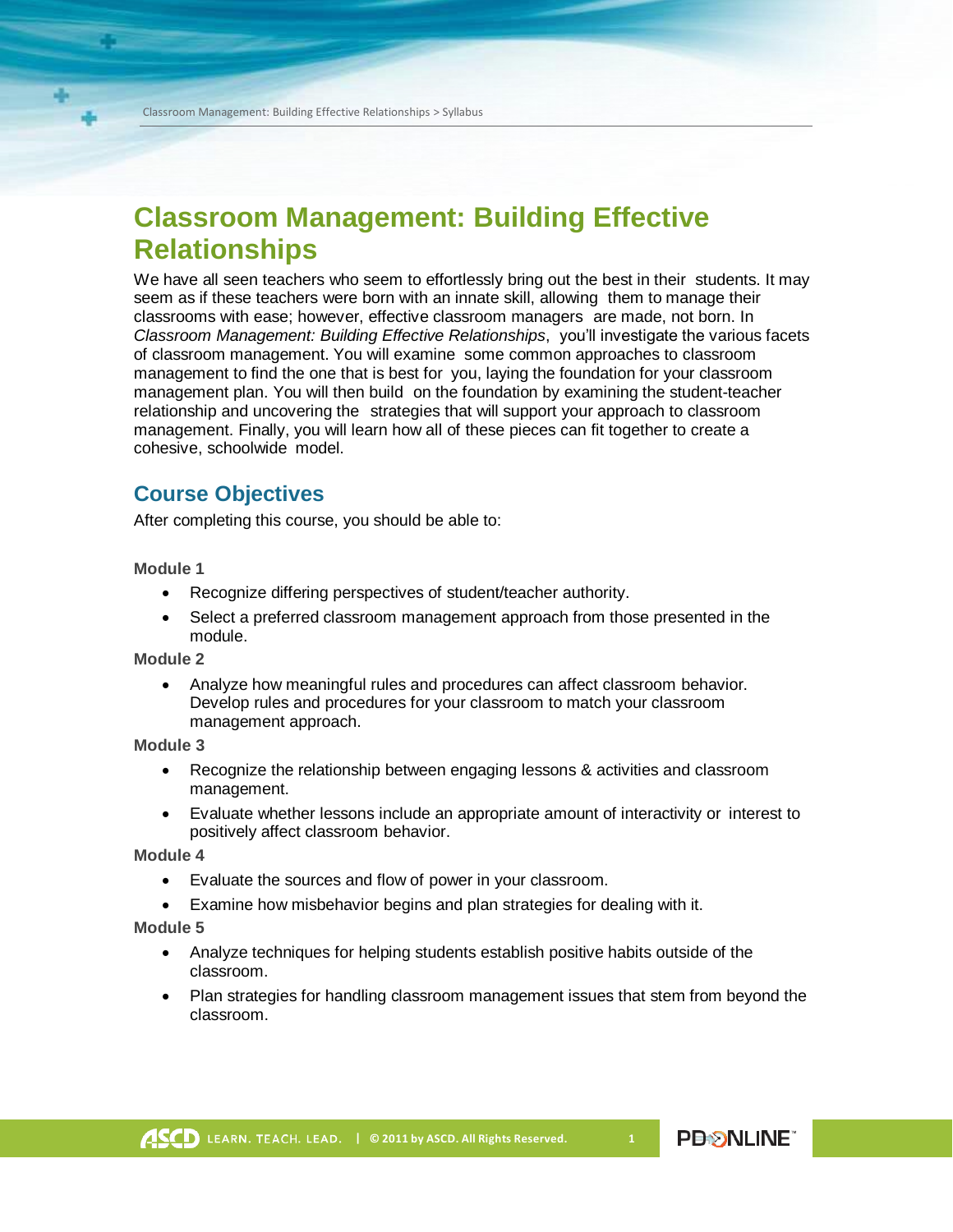## **Module 6**

92

- Examine the benefits of deploying a classroom management strategy at the school level.
- Identify steps your school can take to develop a classroom management approach that crosses classrooms.

## **Course Syllabus**

| <b>Module 1</b> | <b>Management Models</b>                                                     |
|-----------------|------------------------------------------------------------------------------|
|                 | Module Welcome                                                               |
|                 | Reading: Management Models<br>٠                                              |
|                 | Extension Reading: Selections from Marzano and Kohn<br>$\bullet$             |
|                 | Reading: Educational Leadership - Choice Is a Matter of Degrees<br>$\bullet$ |
|                 | Video: Classroom Management That Works<br>$\bullet$                          |
|                 | Knowledge Check<br>٠                                                         |
|                 | Application: Classroom Management Approaches<br>$\bullet$                    |
|                 | <b>Module Review</b><br>$\bullet$                                            |
|                 | Post-Module Reflection<br>$\bullet$                                          |
| <b>Module 2</b> | <b>Rules and Procedures</b>                                                  |
|                 | Module Welcome<br>$\bullet$                                                  |
|                 | Reading: Rules and Procedures<br>٠                                           |
|                 | Video: How to Design Classroom Management to Enhance Learning 1<br>$\bullet$ |
|                 | Reading: Educational Leadership - The Key to Classroom<br>Management         |
|                 |                                                                              |
|                 | Video: How to Design Classroom Management to Enhance Learning 2<br>$\bullet$ |
|                 | Knowledge Check                                                              |
|                 | Application: Creating Rules and Procedures<br>$\bullet$                      |
|                 | <b>Module Review</b>                                                         |
|                 | Post-Module Reflection                                                       |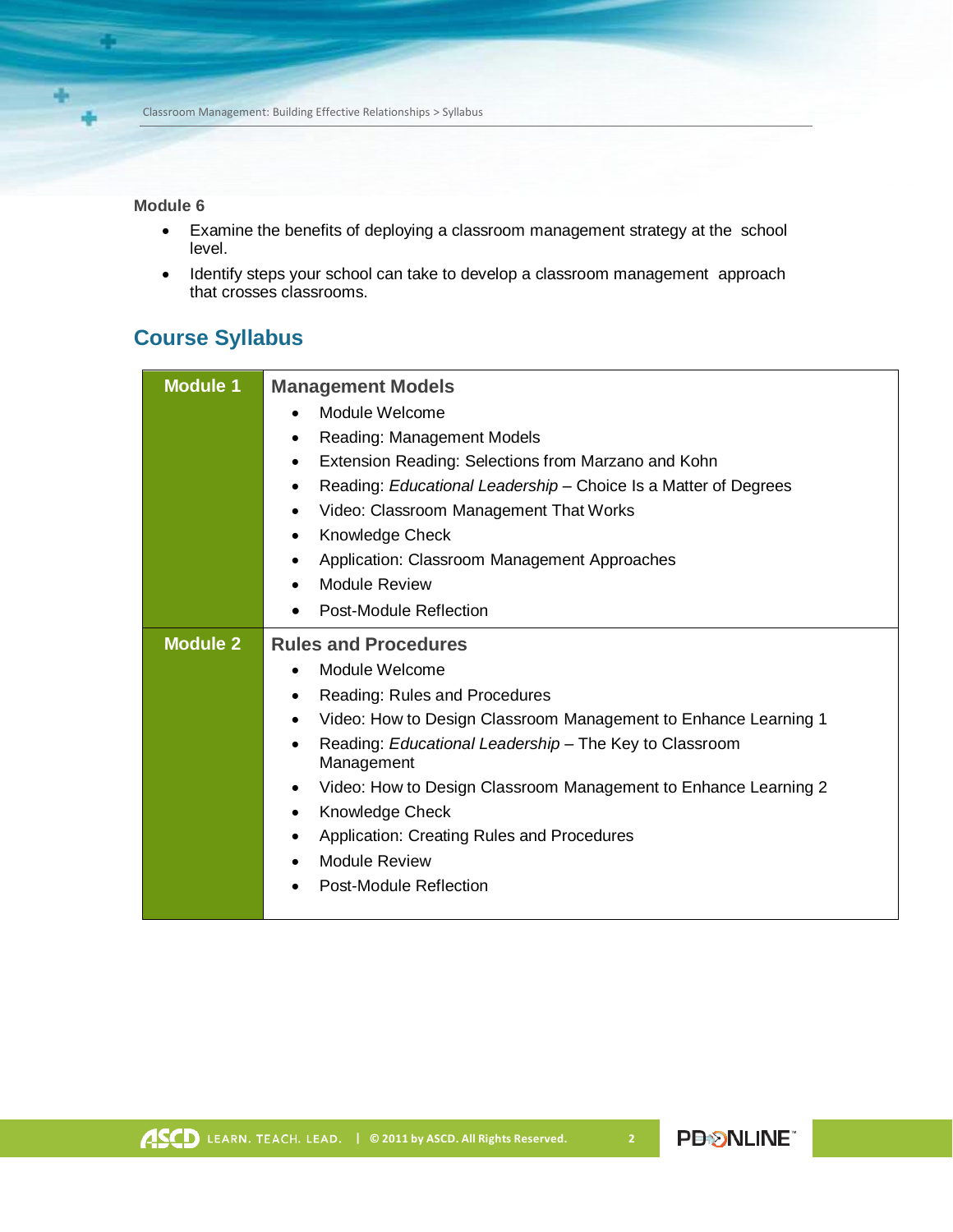Classroom Management: Building Effective Relationships > Syllabus

a,

| Knowledge Check<br>$\bullet$<br>Application: Achieving Student Engagement<br>٠<br><b>Module Review</b><br>$\bullet$<br><b>Post-Module Reflection</b><br>٠<br><b>Module 4</b><br><b>Building Teacher-Student Relationships</b><br>Module Welcome<br>$\bullet$<br>Reading: Building Teacher-Student Relationships<br>٠<br>Video: The Art and Science of Teaching - Design Question 8<br>$\bullet$<br>Video: The Art and Science of Teaching - Design Question 9<br>Reading: Educational Leadership - Relating to Students: It's What You<br>$\bullet$<br>Do That Counts<br>Reading: Educational Leadership - Hearts and Minds<br>$\bullet$<br><b>Reading: Withitness</b><br>$\bullet$<br>Video: Classroom Management That Works<br>$\bullet$<br>Reading: Educational Leadership - What Empathy Can Do<br>$\bullet$<br>Knowledge Check<br>$\bullet$<br>Application: Building Teacher-Student Relationships Module<br>$\bullet$<br>Review<br><b>Post-Module Reflection</b><br>$\bullet$ | <b>Module 3</b> | <b>Classroom Management Through Engaging Lessons</b><br>Module Welcome<br>$\bullet$<br>Reading: Classroom Management Through Engaging Lessons<br>٠<br>Video: The Art and Science of Teaching - Design Question 5<br>٠<br>Reading: Educational Leadership - Springing Into Active Learning<br>٠<br>Video: Classroom Management That Works<br>$\bullet$ |
|-------------------------------------------------------------------------------------------------------------------------------------------------------------------------------------------------------------------------------------------------------------------------------------------------------------------------------------------------------------------------------------------------------------------------------------------------------------------------------------------------------------------------------------------------------------------------------------------------------------------------------------------------------------------------------------------------------------------------------------------------------------------------------------------------------------------------------------------------------------------------------------------------------------------------------------------------------------------------------------|-----------------|-------------------------------------------------------------------------------------------------------------------------------------------------------------------------------------------------------------------------------------------------------------------------------------------------------------------------------------------------------|
|                                                                                                                                                                                                                                                                                                                                                                                                                                                                                                                                                                                                                                                                                                                                                                                                                                                                                                                                                                                     |                 |                                                                                                                                                                                                                                                                                                                                                       |
|                                                                                                                                                                                                                                                                                                                                                                                                                                                                                                                                                                                                                                                                                                                                                                                                                                                                                                                                                                                     |                 |                                                                                                                                                                                                                                                                                                                                                       |
|                                                                                                                                                                                                                                                                                                                                                                                                                                                                                                                                                                                                                                                                                                                                                                                                                                                                                                                                                                                     |                 |                                                                                                                                                                                                                                                                                                                                                       |
|                                                                                                                                                                                                                                                                                                                                                                                                                                                                                                                                                                                                                                                                                                                                                                                                                                                                                                                                                                                     |                 |                                                                                                                                                                                                                                                                                                                                                       |
|                                                                                                                                                                                                                                                                                                                                                                                                                                                                                                                                                                                                                                                                                                                                                                                                                                                                                                                                                                                     |                 |                                                                                                                                                                                                                                                                                                                                                       |
|                                                                                                                                                                                                                                                                                                                                                                                                                                                                                                                                                                                                                                                                                                                                                                                                                                                                                                                                                                                     |                 |                                                                                                                                                                                                                                                                                                                                                       |
|                                                                                                                                                                                                                                                                                                                                                                                                                                                                                                                                                                                                                                                                                                                                                                                                                                                                                                                                                                                     |                 |                                                                                                                                                                                                                                                                                                                                                       |
|                                                                                                                                                                                                                                                                                                                                                                                                                                                                                                                                                                                                                                                                                                                                                                                                                                                                                                                                                                                     |                 |                                                                                                                                                                                                                                                                                                                                                       |
|                                                                                                                                                                                                                                                                                                                                                                                                                                                                                                                                                                                                                                                                                                                                                                                                                                                                                                                                                                                     |                 |                                                                                                                                                                                                                                                                                                                                                       |
|                                                                                                                                                                                                                                                                                                                                                                                                                                                                                                                                                                                                                                                                                                                                                                                                                                                                                                                                                                                     |                 |                                                                                                                                                                                                                                                                                                                                                       |
|                                                                                                                                                                                                                                                                                                                                                                                                                                                                                                                                                                                                                                                                                                                                                                                                                                                                                                                                                                                     |                 |                                                                                                                                                                                                                                                                                                                                                       |
|                                                                                                                                                                                                                                                                                                                                                                                                                                                                                                                                                                                                                                                                                                                                                                                                                                                                                                                                                                                     |                 |                                                                                                                                                                                                                                                                                                                                                       |
|                                                                                                                                                                                                                                                                                                                                                                                                                                                                                                                                                                                                                                                                                                                                                                                                                                                                                                                                                                                     |                 |                                                                                                                                                                                                                                                                                                                                                       |
|                                                                                                                                                                                                                                                                                                                                                                                                                                                                                                                                                                                                                                                                                                                                                                                                                                                                                                                                                                                     |                 |                                                                                                                                                                                                                                                                                                                                                       |
|                                                                                                                                                                                                                                                                                                                                                                                                                                                                                                                                                                                                                                                                                                                                                                                                                                                                                                                                                                                     |                 |                                                                                                                                                                                                                                                                                                                                                       |
|                                                                                                                                                                                                                                                                                                                                                                                                                                                                                                                                                                                                                                                                                                                                                                                                                                                                                                                                                                                     |                 |                                                                                                                                                                                                                                                                                                                                                       |